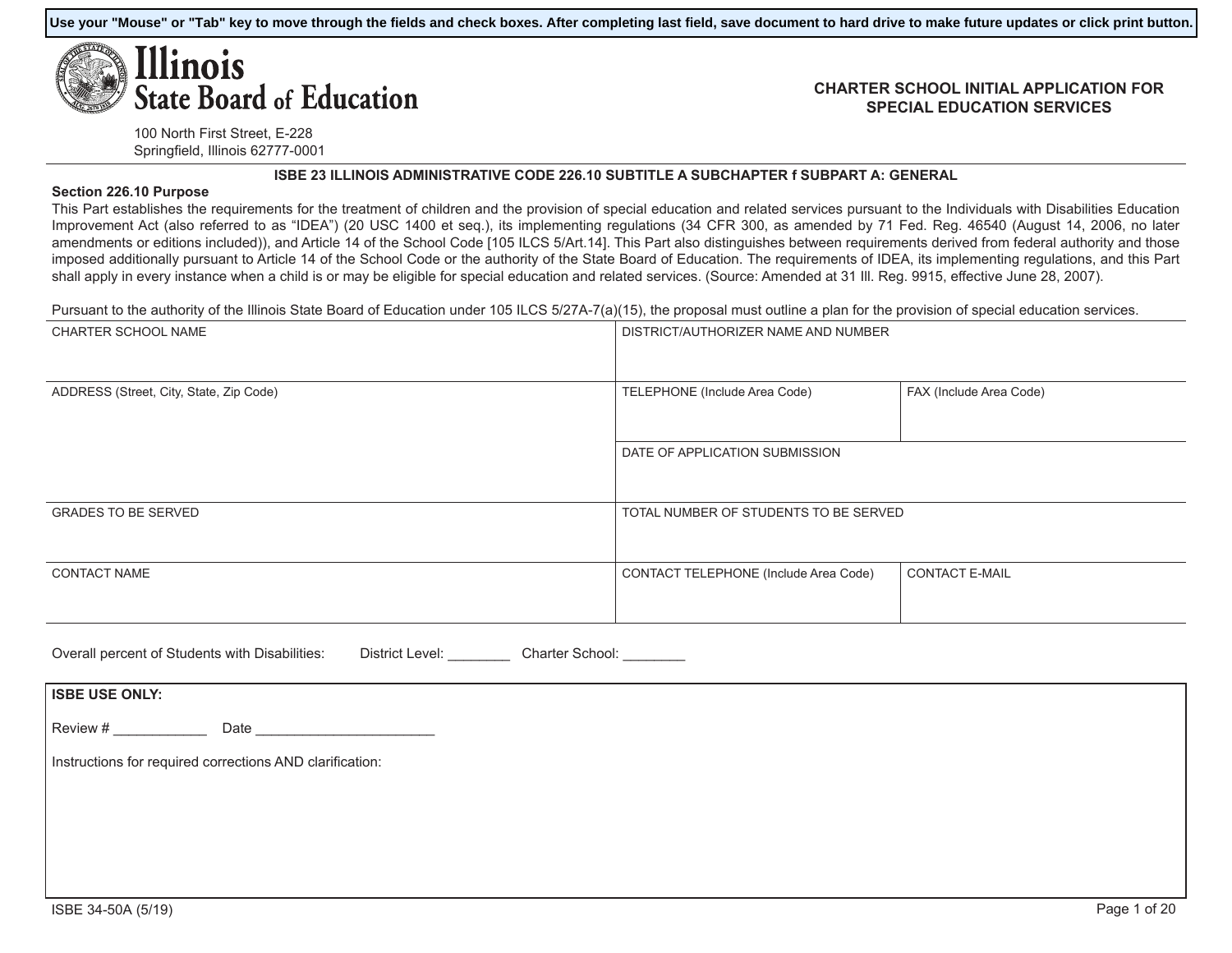## **I. APPLICATION PROCESS**

| <b>ISBE REQUIREMENTS</b>                                                                                                                                                                                                                                                                                                                                                                       | PROPOSED STEPS FOR IMPLEMENTATION OF SERVICES<br><b>ACCORDING TO REQUIRED INFORMATION</b> | <b>TITLE OF STAFF</b><br>AT CHARTER SCHOOL AND DISTRICT<br>WHO WILL WORK IN PARTNERSHIP TO<br><b>ENSURE IMPLEMENTATION OF SERVICES</b> | FOR ISBE USE ONLY     |
|------------------------------------------------------------------------------------------------------------------------------------------------------------------------------------------------------------------------------------------------------------------------------------------------------------------------------------------------------------------------------------------------|-------------------------------------------------------------------------------------------|----------------------------------------------------------------------------------------------------------------------------------------|-----------------------|
| Explain what activities are<br>implemented to ensure that<br>parents understand that all<br>children, including children<br>with disabilities, are eligible to<br>participate in the lottery and<br>that the school will provide a<br>continuum of services to<br>address the student's special<br>education needs.<br>$(34$ CFR 300.209(a))<br>$(105$ ILCS $5/27A - 4(a))$<br>(23 IAC 226.60) |                                                                                           |                                                                                                                                        | Approved<br>See below |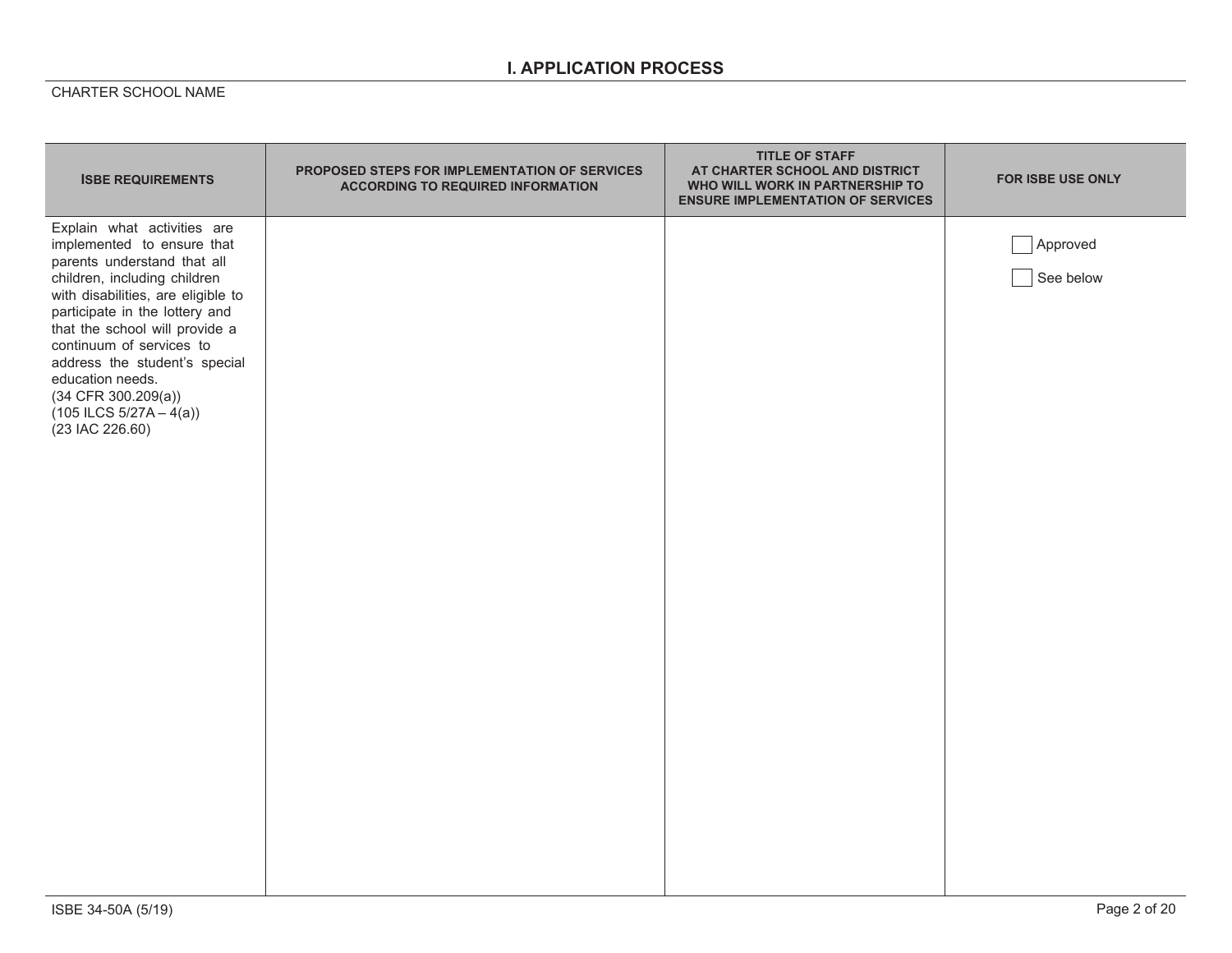# **II. CHILD FIND**

| <b>ISBE REQUIREMENTS</b>                                                                                                                                                                                                                                                                                                                                                                                           | <b>PROPOSED STEPS FOR IMPLEMENTATION OF SERVICES</b><br><b>ACCORDING TO REQUIRED INFORMATION</b> | <b>TITLE OF STAFF</b><br>AT CHARTER SCHOOL AND DISTRICT<br>WHO WILL WORK IN PARTNERSHIP TO<br><b>ENSURE IMPLEMENTATION OF SERVICES</b> | <b>FOR ISBE USE ONLY</b> |
|--------------------------------------------------------------------------------------------------------------------------------------------------------------------------------------------------------------------------------------------------------------------------------------------------------------------------------------------------------------------------------------------------------------------|--------------------------------------------------------------------------------------------------|----------------------------------------------------------------------------------------------------------------------------------------|--------------------------|
| Explain how Child Find activities<br>are implemented to identify any<br>students who may be eligible for<br>special education services and<br>how these activities are<br>coordinated between the charter<br>school and the district. Also,<br>include a reference to ensuring<br>timeliness of identification by<br>the student's third birthday.<br>$(34$ CFR 300.111(a)(1)(i-ii))<br>$(23$ IAC 226.100(a)(1-3)) |                                                                                                  |                                                                                                                                        | Approved<br>See below    |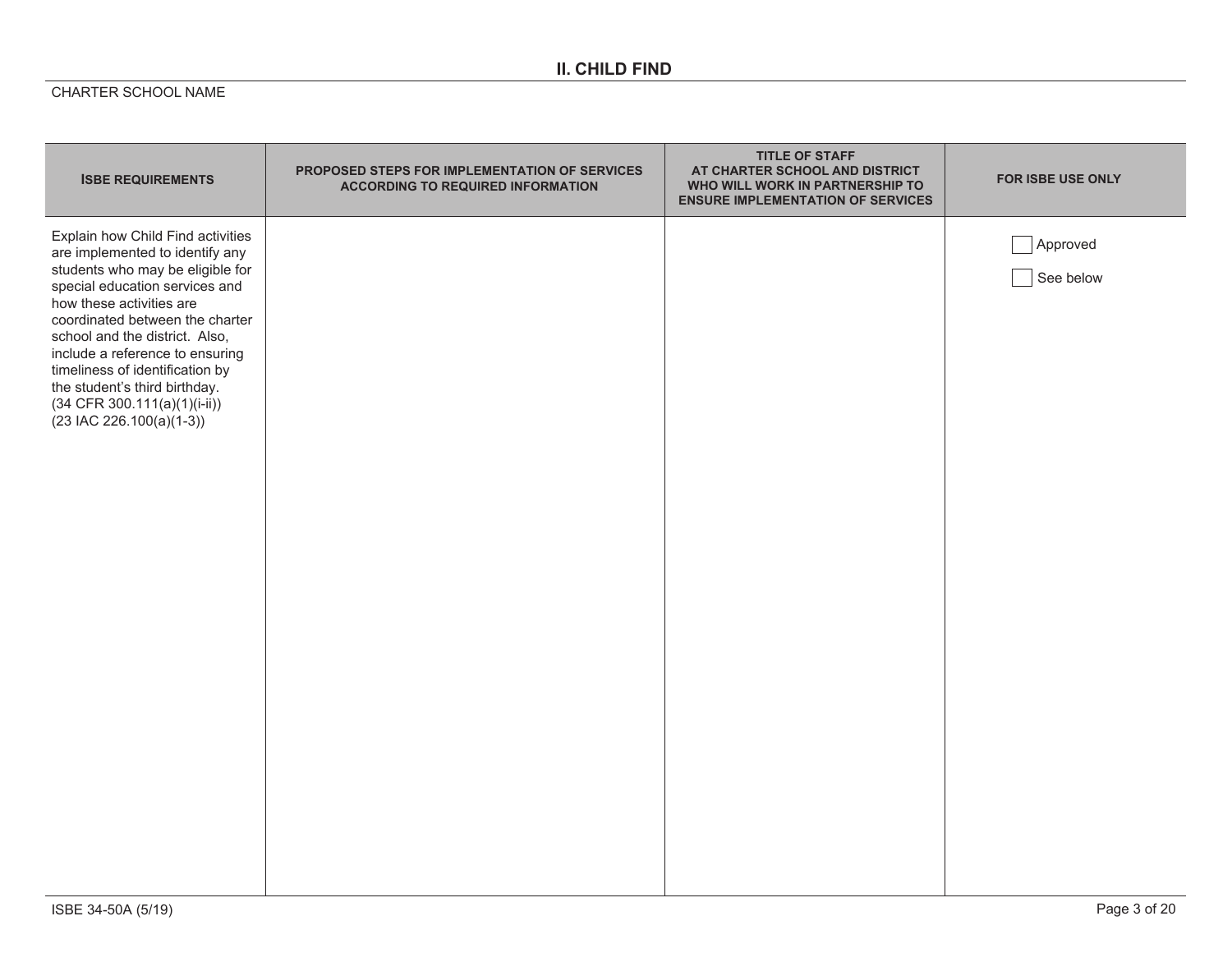# **III. EVALUATION AND DETERMINATION OF ELIGIBILITY**

| <b>ISBE REQUIREMENTS</b>                                                                                                                                                                                                                                                                                                                                                                  | PROPOSED STEPS FOR IMPLEMENTATION OF SERVICES<br><b>ACCORDING TO REQUIRED INFORMATION</b> | <b>TITLE OF STAFF</b><br>AT CHARTER SCHOOL AND DISTRICT<br>WHO WILL WORK IN PARTNERSHIP TO<br><b>ENSURE IMPLEMENTATION OF SERVICES</b> | <b>FOR ISBE USE ONLY</b> |
|-------------------------------------------------------------------------------------------------------------------------------------------------------------------------------------------------------------------------------------------------------------------------------------------------------------------------------------------------------------------------------------------|-------------------------------------------------------------------------------------------|----------------------------------------------------------------------------------------------------------------------------------------|--------------------------|
| a) Referral system - describe<br>steps for Initial evaluation and<br>Reevaluation; Provide<br>assurances that in accordance<br>with state and federal law, that<br>Rtl/MTSS services will not<br>exclude or deny a special<br>education evaluation or<br>service.<br>(34 CFR 300.301)<br>(34 CFR 300.303)<br>(34 CFR 300.304)<br>(34 CFR 300.305)<br>(34 CFR 300.306)<br>(23 IAC 226.110) |                                                                                           |                                                                                                                                        | Approved<br>See below    |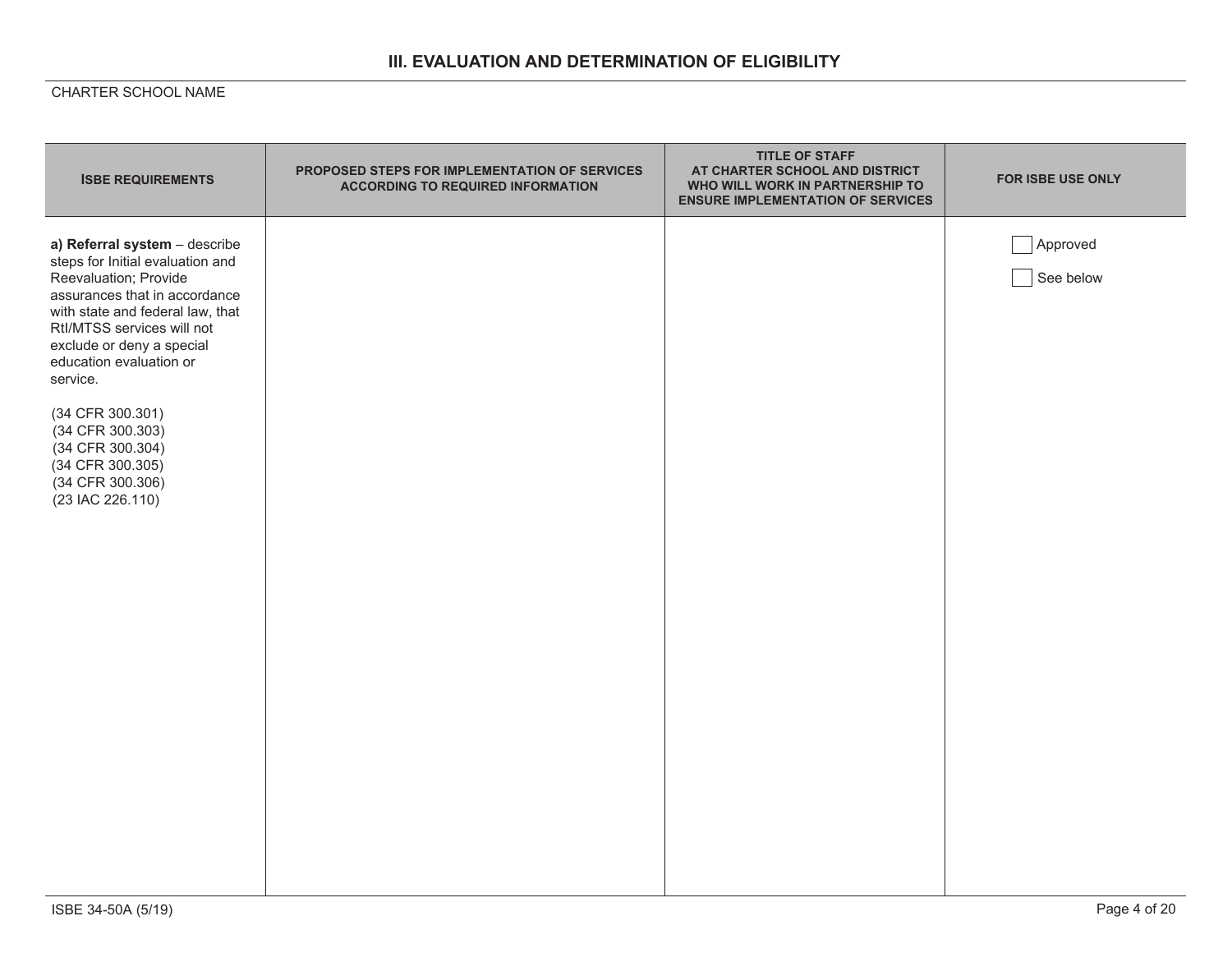# **III. EVALUATION AND DETERMINATION OF ELIGIBILITY**

| <b>ISBE REQUIREMENTS</b>                                                                                                   | PROPOSED STEPS FOR IMPLEMENTATION OF SERVICES<br><b>ACCORDING TO REQUIRED INFORMATION</b> | <b>TITLE OF STAFF</b><br>AT CHARTER SCHOOL AND DISTRICT<br>WHO WILL WORK IN PARTNERSHIP TO<br><b>ENSURE IMPLEMENTATION OF SERVICES</b> | FOR ISBE USE ONLY     |
|----------------------------------------------------------------------------------------------------------------------------|-------------------------------------------------------------------------------------------|----------------------------------------------------------------------------------------------------------------------------------------|-----------------------|
| b) Evaluation - describe<br>how the areas for evaluation<br>are determined;                                                |                                                                                           |                                                                                                                                        | Approved<br>See below |
| $(34$ CFR 300.304 $(a)$<br>$(34$ CFR 300.304(c)(4))<br>(34 CFR 300.307)<br>(34 CFR 300.309)<br>$(23$ IAC 226.110(c)(3)(B)) |                                                                                           |                                                                                                                                        |                       |
|                                                                                                                            |                                                                                           |                                                                                                                                        |                       |
|                                                                                                                            |                                                                                           |                                                                                                                                        |                       |
|                                                                                                                            |                                                                                           |                                                                                                                                        |                       |
|                                                                                                                            |                                                                                           |                                                                                                                                        |                       |
|                                                                                                                            |                                                                                           |                                                                                                                                        |                       |
|                                                                                                                            |                                                                                           |                                                                                                                                        |                       |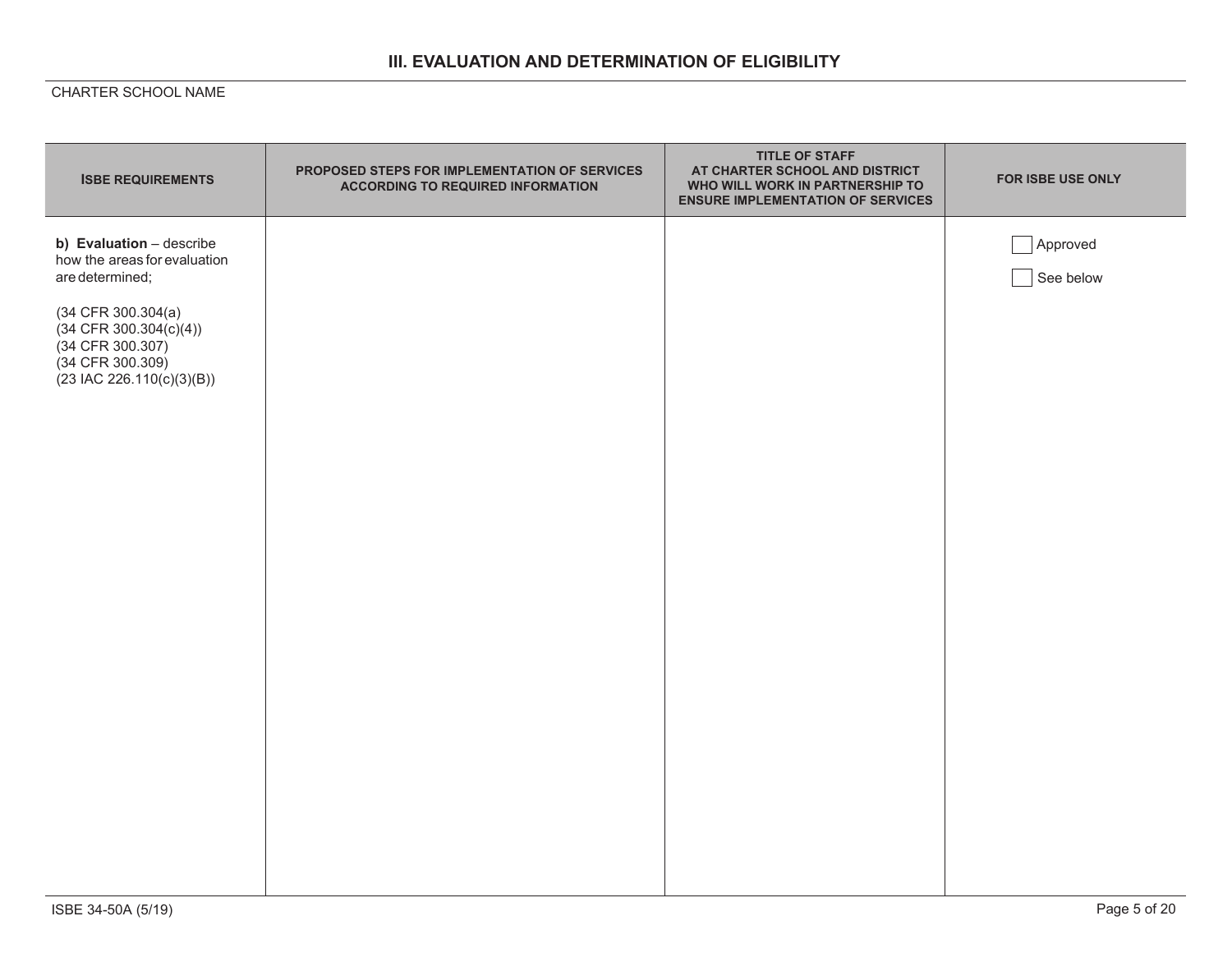# **III. EVALUATION AND DETERMINATION OF ELIGIBILITY**

| <b>ISBE REQUIREMENTS</b>                                                                                                                                                                                                                                                                                                                                                                                                                                                                                                                                                      | <b>PROPOSED STEPS FOR IMPLEMENTATION OF SERVICES</b><br><b>ACCORDING TO REQUIRED INFORMATION</b> | <b>TITLE OF STAFF</b><br>AT CHARTER SCHOOL AND DISTRICT<br>WHO WILL WORK IN PARTNERSHIP TO<br><b>ENSURE IMPLEMENTATION OF SERVICES</b> | <b>FOR ISBE USE ONLY</b> |
|-------------------------------------------------------------------------------------------------------------------------------------------------------------------------------------------------------------------------------------------------------------------------------------------------------------------------------------------------------------------------------------------------------------------------------------------------------------------------------------------------------------------------------------------------------------------------------|--------------------------------------------------------------------------------------------------|----------------------------------------------------------------------------------------------------------------------------------------|--------------------------|
| Timelines - describe the<br>C)<br>timelines and how they will<br>be met for:                                                                                                                                                                                                                                                                                                                                                                                                                                                                                                  |                                                                                                  |                                                                                                                                        | Approved<br>See below    |
| c.1 initial evaluation;<br>c.2 yearly review or<br>c.3 development of IEPs;<br>c.4 tri-annual reevaluations;<br>c.5 sending required Notice and<br>Consent forms to parents;<br>and                                                                                                                                                                                                                                                                                                                                                                                           |                                                                                                  |                                                                                                                                        |                          |
| c.6 progress reported on IEP<br>annual goals.<br>c.7 independent evaluation at<br>public or private expense.<br>c.8 implementation timeline of IEP<br>$(34 CFR 300.301(c)(1)(i-ii))$<br>(34 CFR 300.303)<br>$(34$ CFR 300.304(a))<br>$(34$ CFR 300.320(a)(3))<br>$(34$ CFR 300.321(b)(1))<br>$(34$ CFR $300.322(a))$<br>(34 CFR 300.324(b)(1)(i))<br>(34 CFR 300.503)<br>(23 IAC 226.110(d)) 60 day<br>(23 IAC 226.110(j))<br>(23 IAC 226.120)<br>(23 IAC 226.180(d)) Ind. eval<br>public or private expense<br>$(23$ IAC 226.220(a))<br>(23 IAC 226.520)<br>(23 IAC 226.530) |                                                                                                  |                                                                                                                                        |                          |
| ISBE 34-50A (5/19)                                                                                                                                                                                                                                                                                                                                                                                                                                                                                                                                                            |                                                                                                  |                                                                                                                                        | Page 6 of 20             |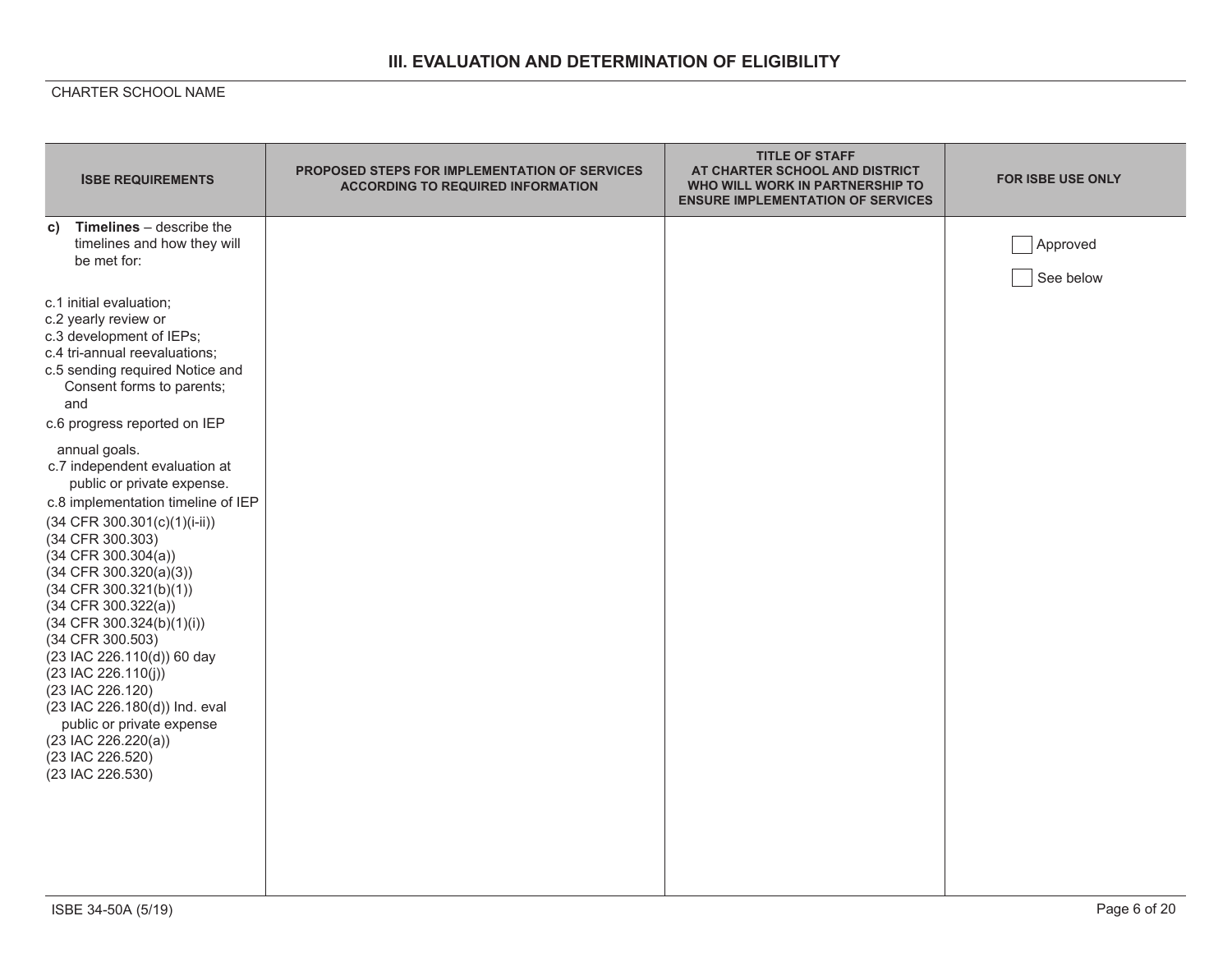## **IV. PARENTAL INVOLVEMENT**

| <b>ISBE REQUIREMENTS</b>                                                                                                                                                                                                                                         | PROPOSED STEPS FOR IMPLEMENTATION OF SERVICES<br><b>ACCORDING TO REQUIRED INFORMATION</b> | <b>TITLE OF STAFF</b><br>AT CHARTER SCHOOL AND DISTRICT<br>WHO WILL WORK IN PARTNERSHIP TO<br><b>ENSURE IMPLEMENTATION OF SERVICES</b> | FOR ISBE USE ONLY     |
|------------------------------------------------------------------------------------------------------------------------------------------------------------------------------------------------------------------------------------------------------------------|-------------------------------------------------------------------------------------------|----------------------------------------------------------------------------------------------------------------------------------------|-----------------------|
| Describe the provisions for parent<br>involvement in the Special<br>Education process, indicating<br>what efforts are made for<br>parental education, notification<br>and participation.<br>$(34$ CFR 300.34(c)(8))<br>(34 CFR 300.322(b-f))<br>(23 IAC 226.530) |                                                                                           |                                                                                                                                        | Approved<br>See below |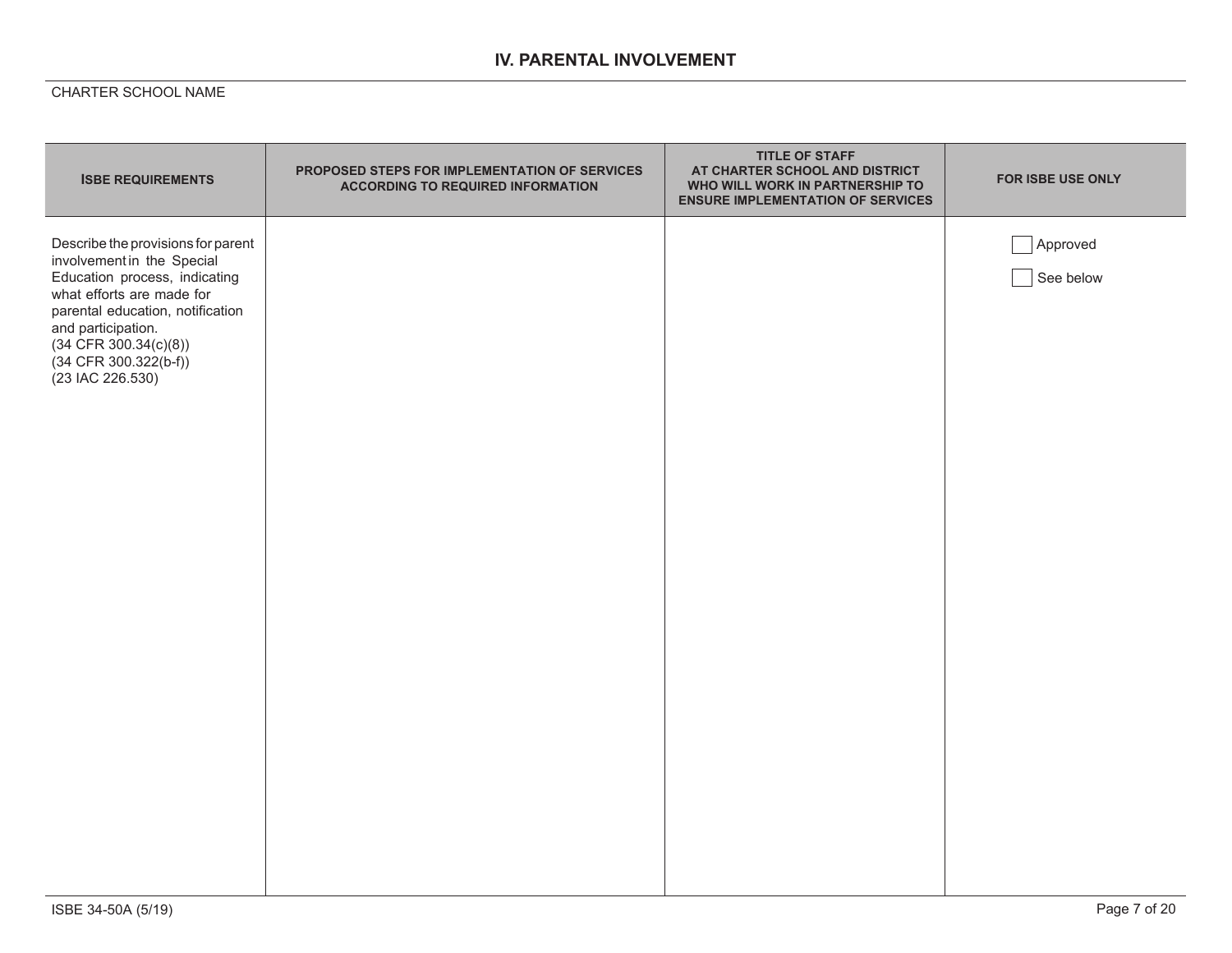## **V. LEAST RESTRICTIVE ENVIRONMENT**

| <b>ISBE REQUIREMENTS</b>                                                                                                                                                                                                                                                              | PROPOSED STEPS FOR IMPLEMENTATION OF SERVICES<br><b>ACCORDING TO REQUIRED INFORMATION</b> | <b>TITLE OF STAFF</b><br>AT CHARTER SCHOOL AND DISTRICT<br>WHO WILL WORK IN PARTNERSHIP TO<br><b>ENSURE IMPLEMENTATION OF SERVICES</b> | <b>FOR ISBE USE ONLY</b> |
|---------------------------------------------------------------------------------------------------------------------------------------------------------------------------------------------------------------------------------------------------------------------------------------|-------------------------------------------------------------------------------------------|----------------------------------------------------------------------------------------------------------------------------------------|--------------------------|
| Indicate how the full<br>continuum of Special<br>Education environment and<br>related services in the Least<br>Restrictive Environment will be<br>determined.<br>$(34$ CFR 300.114(a)(2)(ii))<br>$(34$ CFR 300.116(b))<br>$(34$ CFR 300.324(a)(1)(i-iii))<br>$(34$ CFR 300.503(b)(6)) |                                                                                           |                                                                                                                                        | Approved<br>See below    |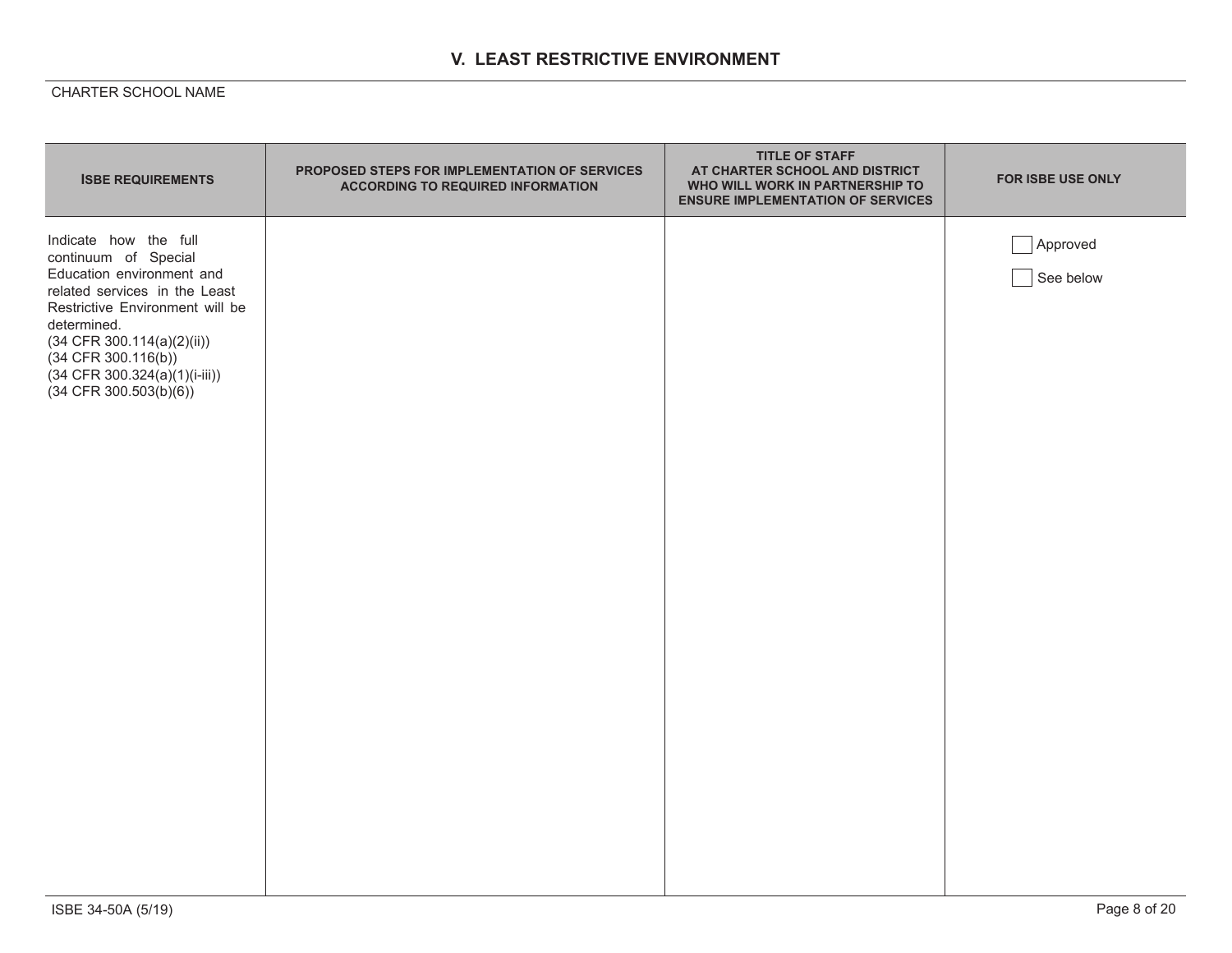| <b>ISBE REQUIREMENTS</b>                                                                                                                                                                                                                                                                                                                                                                                                                                                                                                                                                                                                                                                                                                                                                                                                                                                                                                                                                                                                                                                                                                                                                                                                                                    | <b>PROPOSED STEPS FOR IMPLEMENTATION OF SERVICES</b><br><b>ACCORDING TO REQUIRED INFORMATION</b> | <b>TITLE OF STAFF</b><br>AT CHARTER SCHOOL AND DISTRICT<br>WHO WILL WORK IN PARTNERSHIP TO<br><b>ENSURE IMPLEMENTATION OF SERVICES</b> | <b>FOR ISBE USE ONLY</b> |
|-------------------------------------------------------------------------------------------------------------------------------------------------------------------------------------------------------------------------------------------------------------------------------------------------------------------------------------------------------------------------------------------------------------------------------------------------------------------------------------------------------------------------------------------------------------------------------------------------------------------------------------------------------------------------------------------------------------------------------------------------------------------------------------------------------------------------------------------------------------------------------------------------------------------------------------------------------------------------------------------------------------------------------------------------------------------------------------------------------------------------------------------------------------------------------------------------------------------------------------------------------------|--------------------------------------------------------------------------------------------------|----------------------------------------------------------------------------------------------------------------------------------------|--------------------------|
| a) Services - describe how all<br>services and resources required<br>by a student's IEP will be<br>provided, including but not<br>limited to accommodations, LRE<br>setting, and related services;<br>Provide assurances that in<br>compliance with state and<br>federal law, (i) the charter<br>school will not discriminate<br>based upon a child's need for<br>special education services; and<br>(ii) any decision made that a<br>child will not be educated at the<br>Charter School because of the<br>need for special education and<br>related services will only be<br>made after the IEP team's<br>consideration of the educational<br>environment options (taking into<br>consideration all available<br>educational resources such as<br>accommodations AND related<br>services) and the IEP team's<br>determination that the Charter<br>School's educational program<br>and services do not meet the<br>child's individual needs.<br>(34 CFR 300.116(a)(1))<br>$(34$ CFR 300.116(b)(1))<br>$(34$ CFR 300.320(a)(1)(i))<br>$(34$ CFR 300.320(a)(4))<br>$(34$ CFR 300.320(a)(7))<br>$(34$ CFR $300.321(a))$<br>(34 CFR 300.322(c-d))<br>$(34$ CFR 300.324(a)(1)(ii))<br>$(34$ CFR $300.324(a)(2))$<br>(23 IAC 226.210)<br>$(23$ IAC $226.220(c))$ |                                                                                                  |                                                                                                                                        | Approved<br>See below    |
| ISBE 34-50A (5/19)                                                                                                                                                                                                                                                                                                                                                                                                                                                                                                                                                                                                                                                                                                                                                                                                                                                                                                                                                                                                                                                                                                                                                                                                                                          |                                                                                                  |                                                                                                                                        | Page 9 of 20             |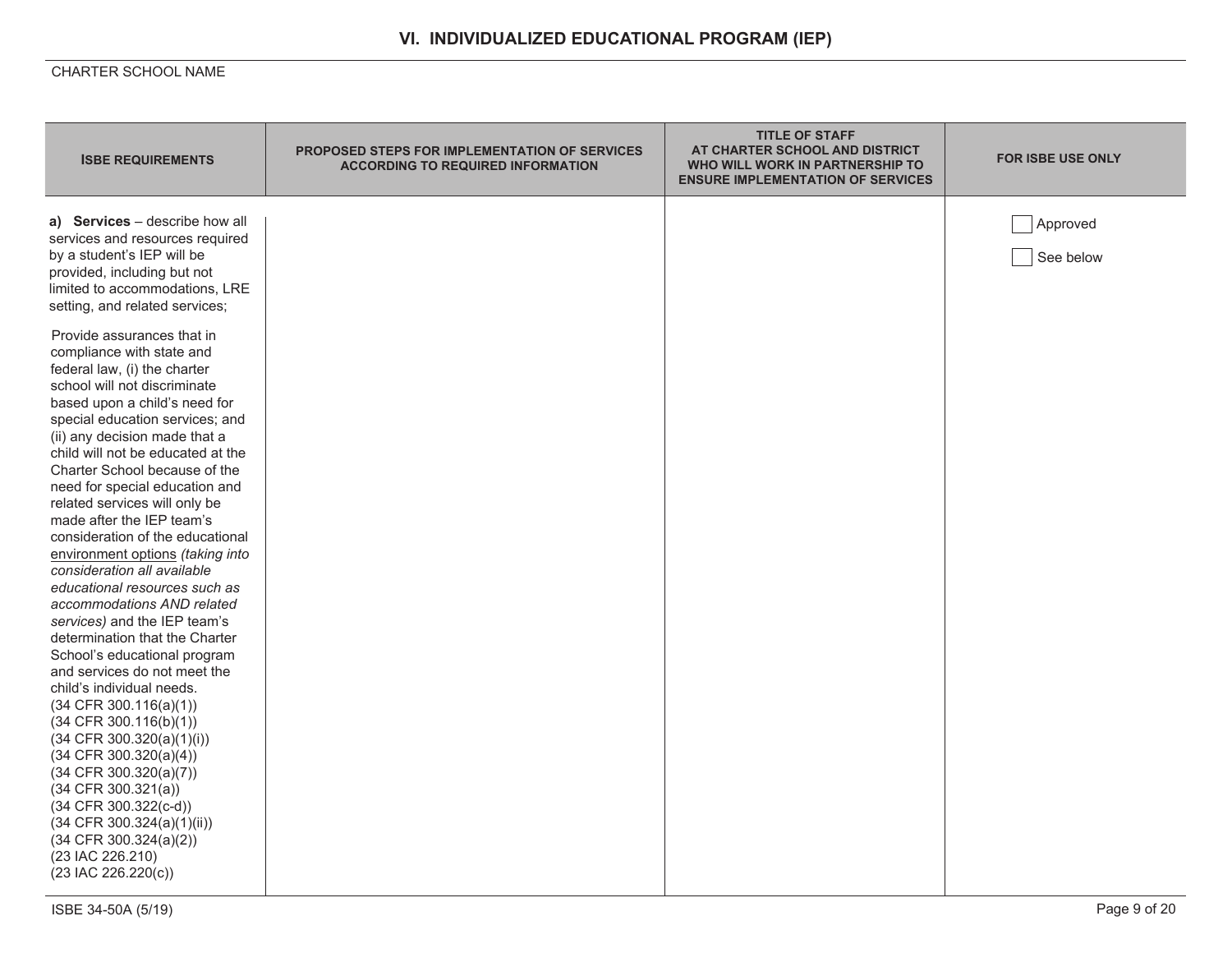| <b>ISBE REQUIREMENTS</b>                                                                                                                                | PROPOSED STEPS FOR IMPLEMENTATION OF SERVICES<br><b>ACCORDING TO REQUIRED INFORMATION</b> | <b>TITLE OF STAFF</b><br>AT CHARTER SCHOOL AND DISTRICT<br>WHO WILL WORK IN PARTNERSHIP TO<br><b>ENSURE IMPLEMENTATION OF SERVICES</b> | FOR ISBE USE ONLY     |
|---------------------------------------------------------------------------------------------------------------------------------------------------------|-------------------------------------------------------------------------------------------|----------------------------------------------------------------------------------------------------------------------------------------|-----------------------|
| b) Functional Assessments<br>of Behavior<br>- describe this provision;<br>$(34$ CFR $300.324(a)(2)(i))$<br>$(34$ CFR $300.530(d-f))$<br>(23 IAC 226.75) |                                                                                           |                                                                                                                                        | Approved<br>See below |
|                                                                                                                                                         |                                                                                           |                                                                                                                                        |                       |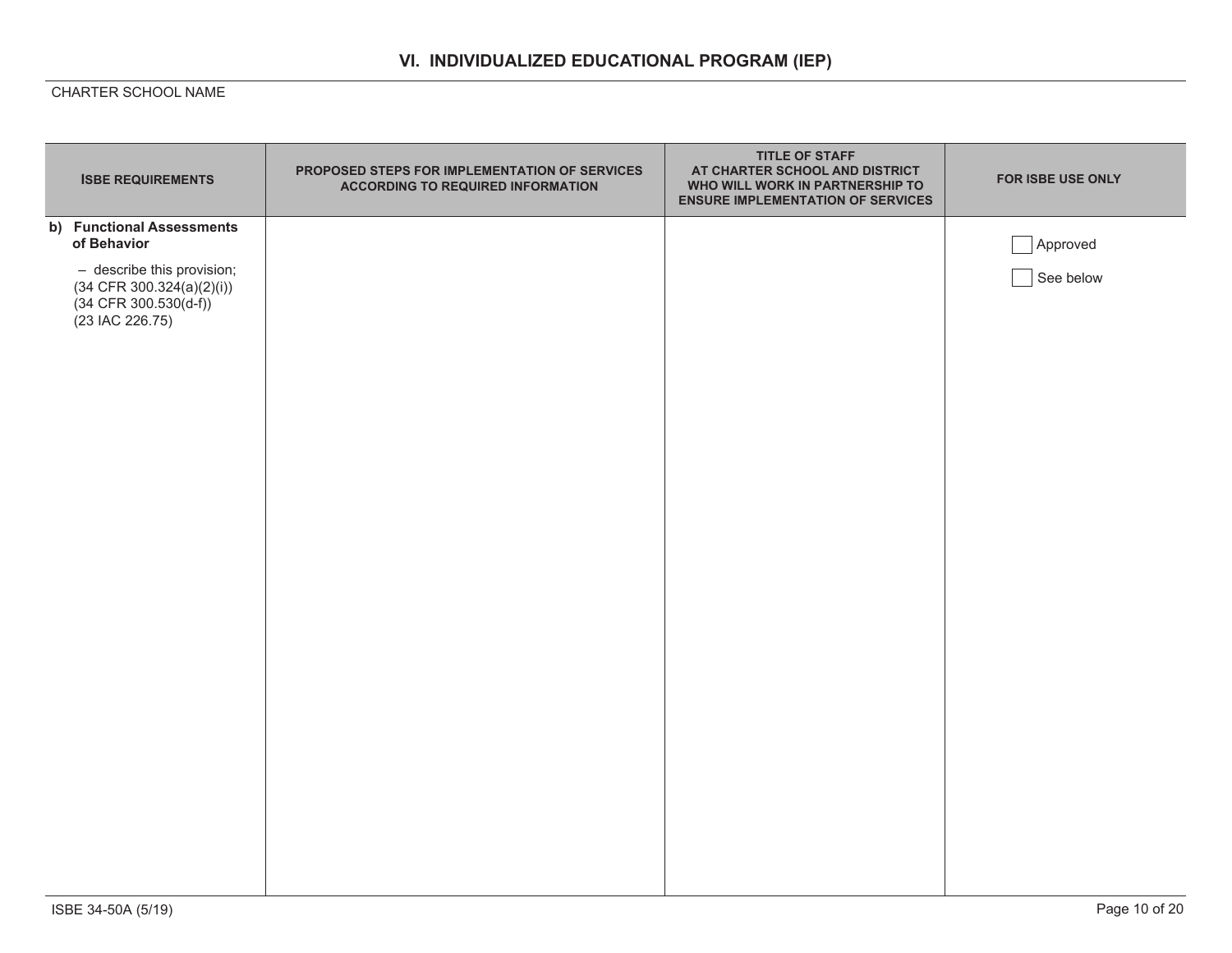|    | <b>ISBE REQUIREMENTS</b>                                                                                                                                                                                                                                                         | PROPOSED STEPS FOR IMPLEMENTATION OF SERVICES<br><b>ACCORDING TO REQUIRED INFORMATION</b> | <b>TITLE OF STAFF</b><br>AT CHARTER SCHOOL AND DISTRICT<br>WHO WILL WORK IN PARTNERSHIP TO<br><b>ENSURE IMPLEMENTATION OF SERVICES</b> | FOR ISBE USE ONLY     |
|----|----------------------------------------------------------------------------------------------------------------------------------------------------------------------------------------------------------------------------------------------------------------------------------|-------------------------------------------------------------------------------------------|----------------------------------------------------------------------------------------------------------------------------------------|-----------------------|
| C) | <b>Behavior Intervention</b><br>Plans-<br>describe how these will be<br>implemented; Provide<br>assurances that in<br>accordance with state and<br>federal laws, BIPs shall not<br>interfere with students<br>human rights<br>$(34$ CFR $300.530(d-f))$<br>$(23$ IAC 226.750(a)) |                                                                                           |                                                                                                                                        | Approved<br>See below |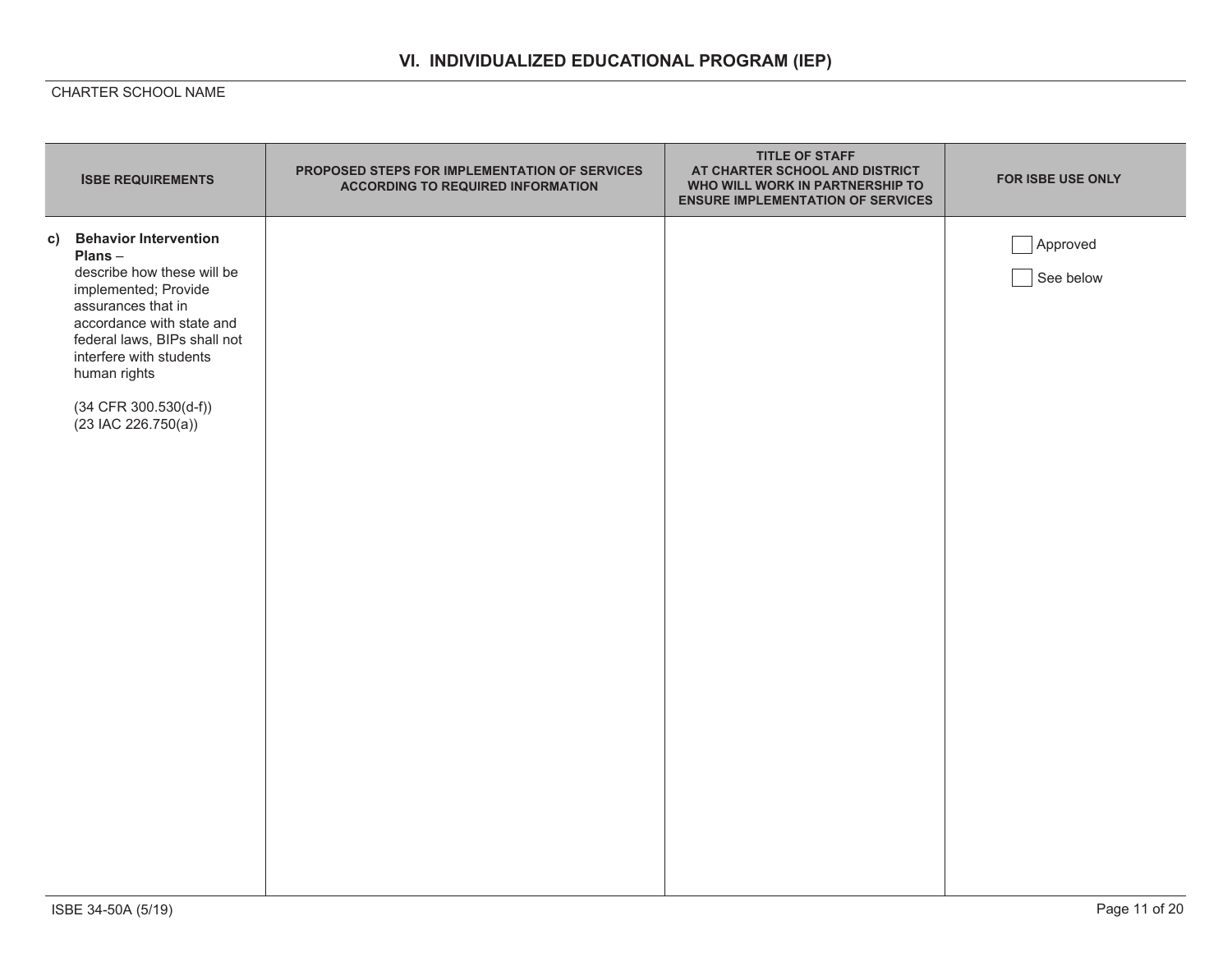| <b>ISBE REQUIREMENTS</b>                                                                                                                | PROPOSED STEPS FOR IMPLEMENTATION OF SERVICES<br><b>ACCORDING TO REQUIRED INFORMATION</b> | <b>TITLE OF STAFF</b><br>AT CHARTER SCHOOL AND DISTRICT<br>WHO WILL WORK IN PARTNERSHIP TO<br><b>ENSURE IMPLEMENTATION OF SERVICES</b> | FOR ISBE USE ONLY     |
|-----------------------------------------------------------------------------------------------------------------------------------------|-------------------------------------------------------------------------------------------|----------------------------------------------------------------------------------------------------------------------------------------|-----------------------|
| d) Discipline - describe what<br>and how discipline will be<br>managed with special<br>education students;<br>$(34$ CFR $300.530(b-e))$ |                                                                                           |                                                                                                                                        | Approved<br>See below |
|                                                                                                                                         |                                                                                           |                                                                                                                                        |                       |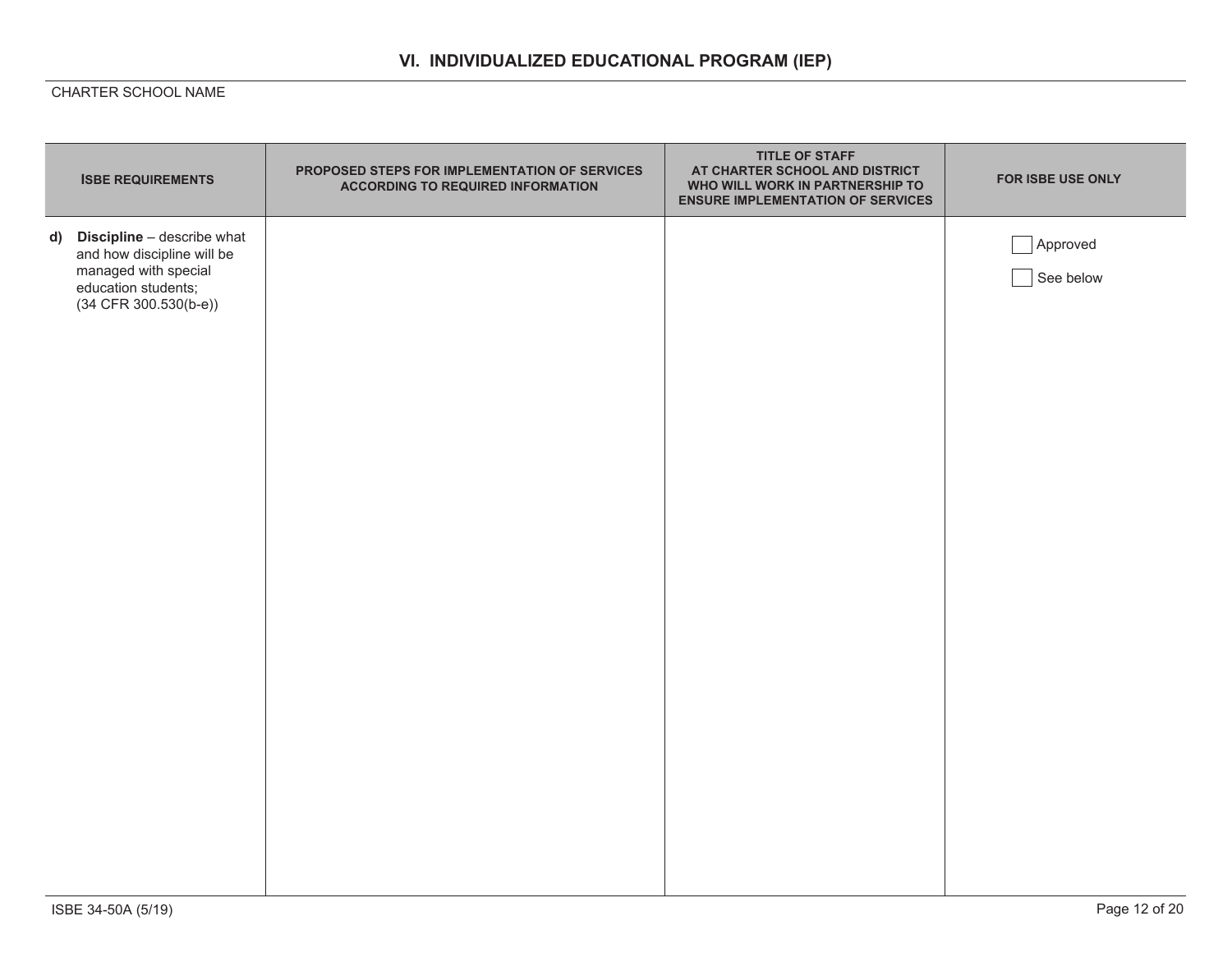| <b>ISBE REQUIREMENTS</b>                                                                                                                                                                                                                                                    | PROPOSED STEPS FOR IMPLEMENTATION OF SERVICES<br><b>ACCORDING TO REQUIRED INFORMATION</b> | <b>TITLE OF STAFF</b><br>AT CHARTER SCHOOL AND DISTRICT<br>WHO WILL WORK IN PARTNERSHIP TO<br><b>ENSURE IMPLEMENTATION OF SERVICES</b> | FOR ISBE USE ONLY     |
|-----------------------------------------------------------------------------------------------------------------------------------------------------------------------------------------------------------------------------------------------------------------------------|-------------------------------------------------------------------------------------------|----------------------------------------------------------------------------------------------------------------------------------------|-----------------------|
| e) Transition planning -<br>describe the methods used<br>for agencies' involvement,<br>participation of agencies in<br>IEPs, and tracking post-<br>graduation implementation;<br>(34 CFR 300.320(b))<br>$(34$ CFR $300.321(b))$<br>(34 CFR 300.43)<br>$(23$ IAC 226.230(c)) |                                                                                           |                                                                                                                                        | Approved<br>See below |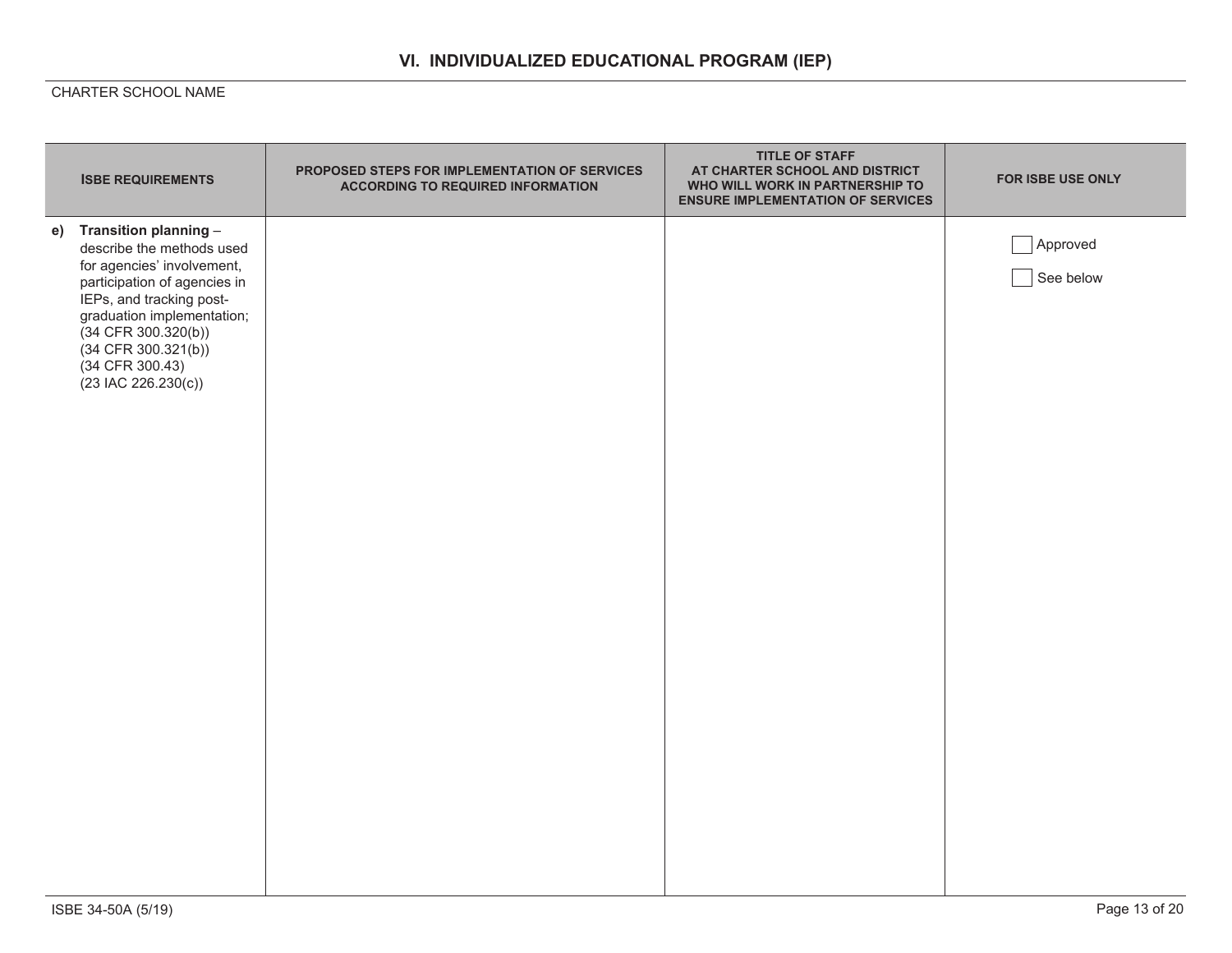|   | <b>ISBE REQUIREMENTS</b>                                                   | PROPOSED STEPS FOR IMPLEMENTATION OF SERVICES<br><b>ACCORDING TO REQUIRED INFORMATION</b> | <b>TITLE OF STAFF</b><br>AT CHARTER SCHOOL AND DISTRICT<br>WHO WILL WORK IN PARTNERSHIP TO<br><b>ENSURE IMPLEMENTATION OF SERVICES</b> | FOR ISBE USE ONLY |
|---|----------------------------------------------------------------------------|-------------------------------------------------------------------------------------------|----------------------------------------------------------------------------------------------------------------------------------------|-------------------|
| f | Transportation - describe<br>provisions for this service;                  |                                                                                           |                                                                                                                                        | Approved          |
|   | $(34$ CFR 300.34(c)(16))<br>$(34$ CFR 300.107(b))<br>$(23$ IAC 226.750(b)) |                                                                                           |                                                                                                                                        | See below         |
|   |                                                                            |                                                                                           |                                                                                                                                        |                   |
|   |                                                                            |                                                                                           |                                                                                                                                        |                   |
|   |                                                                            |                                                                                           |                                                                                                                                        |                   |
|   |                                                                            |                                                                                           |                                                                                                                                        |                   |
|   |                                                                            |                                                                                           |                                                                                                                                        |                   |
|   |                                                                            |                                                                                           |                                                                                                                                        |                   |
|   |                                                                            |                                                                                           |                                                                                                                                        |                   |
|   |                                                                            |                                                                                           |                                                                                                                                        |                   |
|   |                                                                            |                                                                                           |                                                                                                                                        |                   |
|   |                                                                            |                                                                                           |                                                                                                                                        |                   |
|   |                                                                            |                                                                                           |                                                                                                                                        |                   |
|   |                                                                            |                                                                                           |                                                                                                                                        |                   |
|   |                                                                            |                                                                                           |                                                                                                                                        |                   |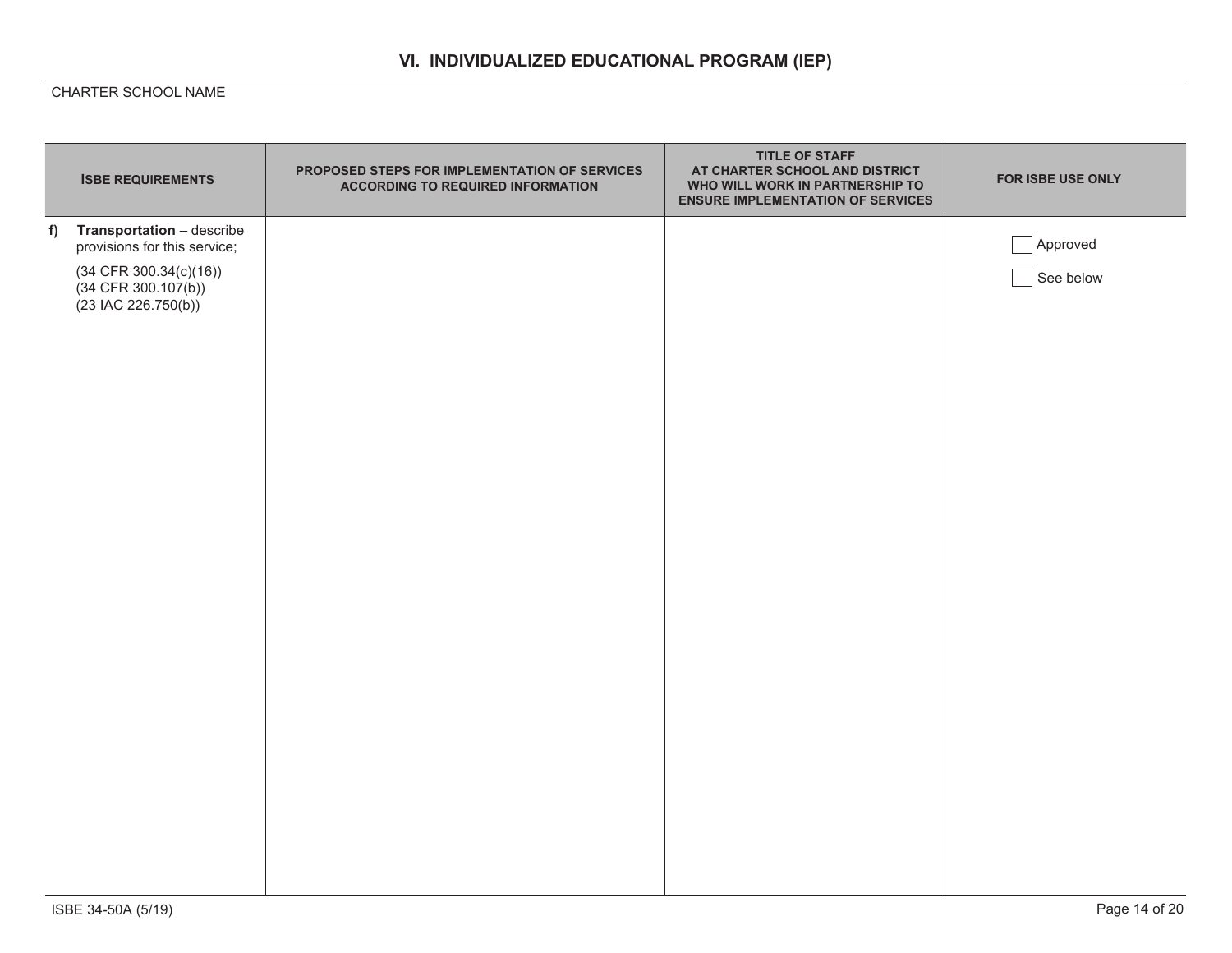| <b>ISBE REQUIREMENTS</b>                                                                                                                                                                | PROPOSED STEPS FOR IMPLEMENTATION OF SERVICES<br><b>ACCORDING TO REQUIRED INFORMATION</b> | <b>TITLE OF STAFF</b><br>AT CHARTER SCHOOL AND DISTRICT<br>WHO WILL WORK IN PARTNERSHIP TO<br><b>ENSURE IMPLEMENTATION OF SERVICES</b> | FOR ISBE USE ONLY     |
|-----------------------------------------------------------------------------------------------------------------------------------------------------------------------------------------|-------------------------------------------------------------------------------------------|----------------------------------------------------------------------------------------------------------------------------------------|-----------------------|
| g) Extended School Year-<br>describe how extended<br>school year services will be<br>provided.<br>$(34$ CFR $300.106(a-b))$<br>$(34$ CFR 300.320(a)(5))<br>$(34$ CFR 300.320(a)(4)(ii)) |                                                                                           |                                                                                                                                        | Approved<br>See below |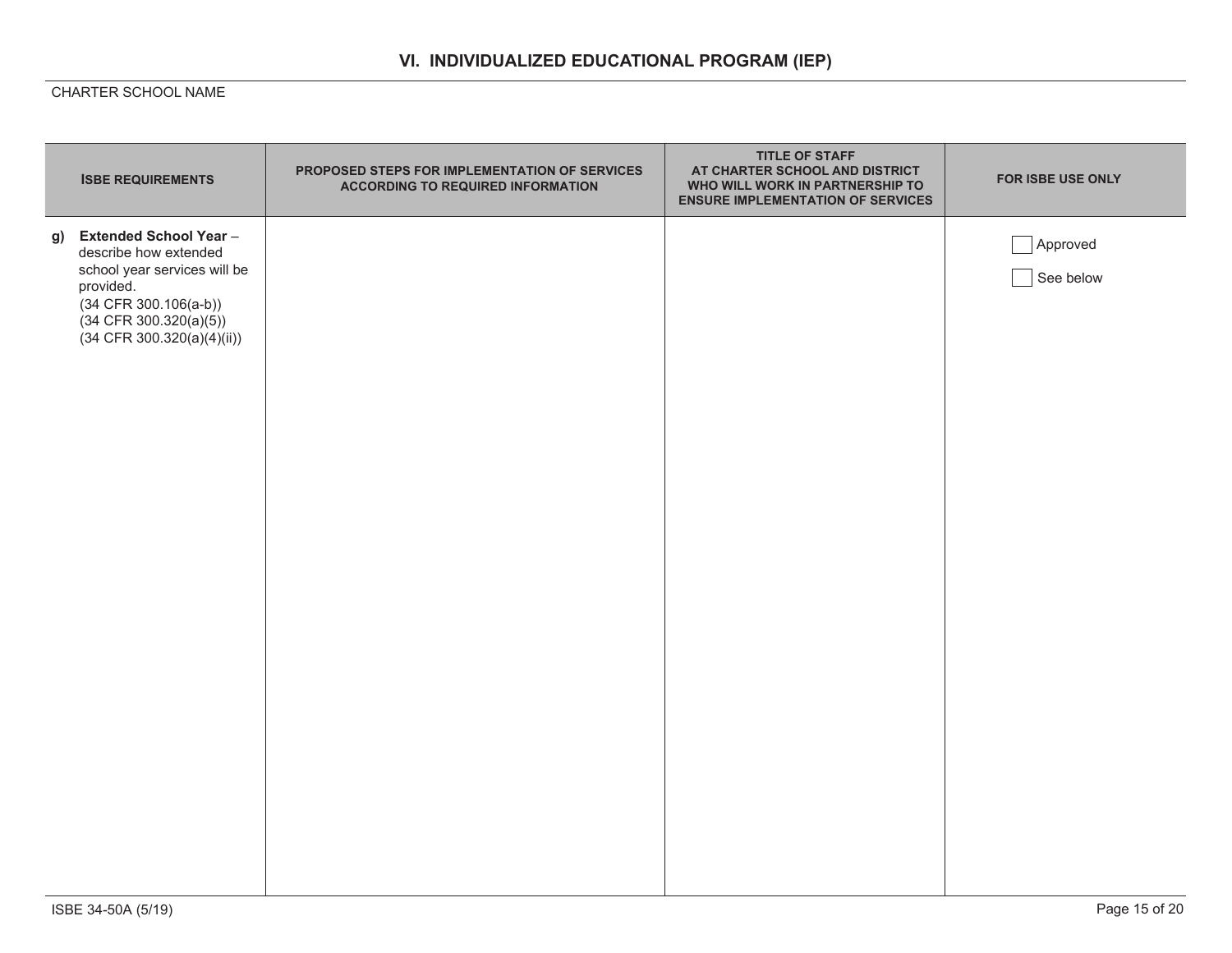## **VII. PARTICIPATION IN ASSESMENTS**

| <b>ISBE REQUIREMENTS</b>                                                                                                                                                                                            | PROPOSED STEPS FOR IMPLEMENTATION OF SERVICES<br><b>ACCORDING TO REQUIRED INFORMATION</b> | <b>TITLE OF STAFF</b><br>AT CHARTER SCHOOL AND DISTRICT<br>WHO WILL WORK IN PARTNERSHIP TO<br><b>ENSURE IMPLEMENTATION OF SERVICES</b> | FOR ISBE USE ONLY     |
|---------------------------------------------------------------------------------------------------------------------------------------------------------------------------------------------------------------------|-------------------------------------------------------------------------------------------|----------------------------------------------------------------------------------------------------------------------------------------|-----------------------|
| a) College board, state, local,<br>and/or alternate<br>assessment-<br>indicate how an appropriate<br>assessment testing is<br>determined by the IEP team;<br>$(34$ CFR $300.320(a)(6))$<br>$(23$ IAC 226.230(a)(2)) |                                                                                           |                                                                                                                                        | Approved<br>See below |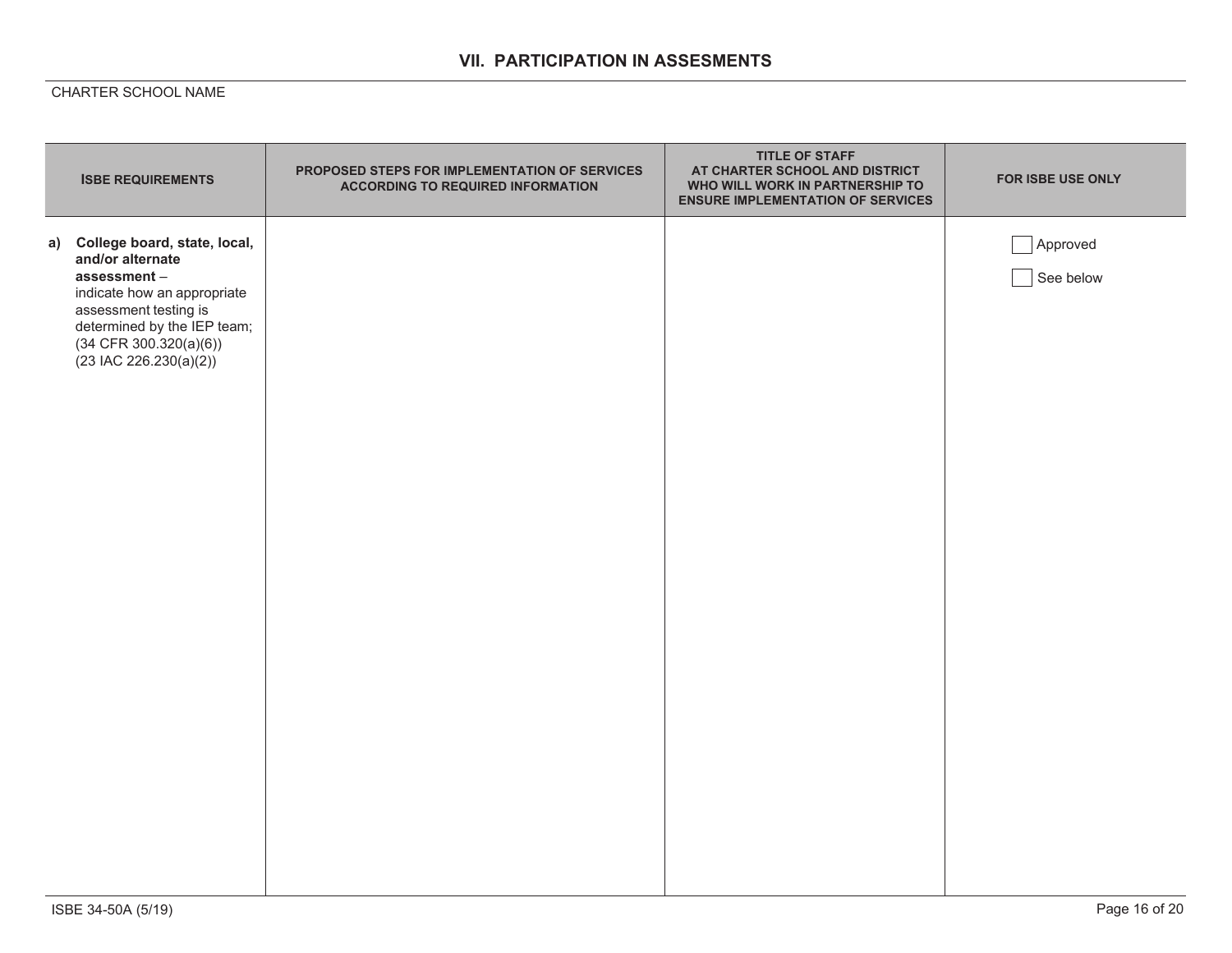## **VII. PARTICIPATION IN ASSESMENTS**

| <b>ISBE REQUIREMENTS</b>                                                                                                                                                                                                                             | PROPOSED STEPS FOR IMPLEMENTATION OF SERVICES<br><b>ACCORDING TO REQUIRED INFORMATION</b> | <b>TITLE OF STAFF</b><br>AT CHARTER SCHOOL AND DISTRICT<br>WHO WILL WORK IN PARTNERSHIP TO<br><b>ENSURE IMPLEMENTATION OF SERVICES</b> | FOR ISBE USE ONLY     |
|------------------------------------------------------------------------------------------------------------------------------------------------------------------------------------------------------------------------------------------------------|-------------------------------------------------------------------------------------------|----------------------------------------------------------------------------------------------------------------------------------------|-----------------------|
| b) College board, state, and<br>local assessment<br>accommodations -<br>indicate how assessment<br>accommodations will be<br>determined and made for<br>students with disabilities<br>whose IEPs require<br>accommodations;(34<br>CFR 300.320(a)(6)) |                                                                                           |                                                                                                                                        | Approved<br>See below |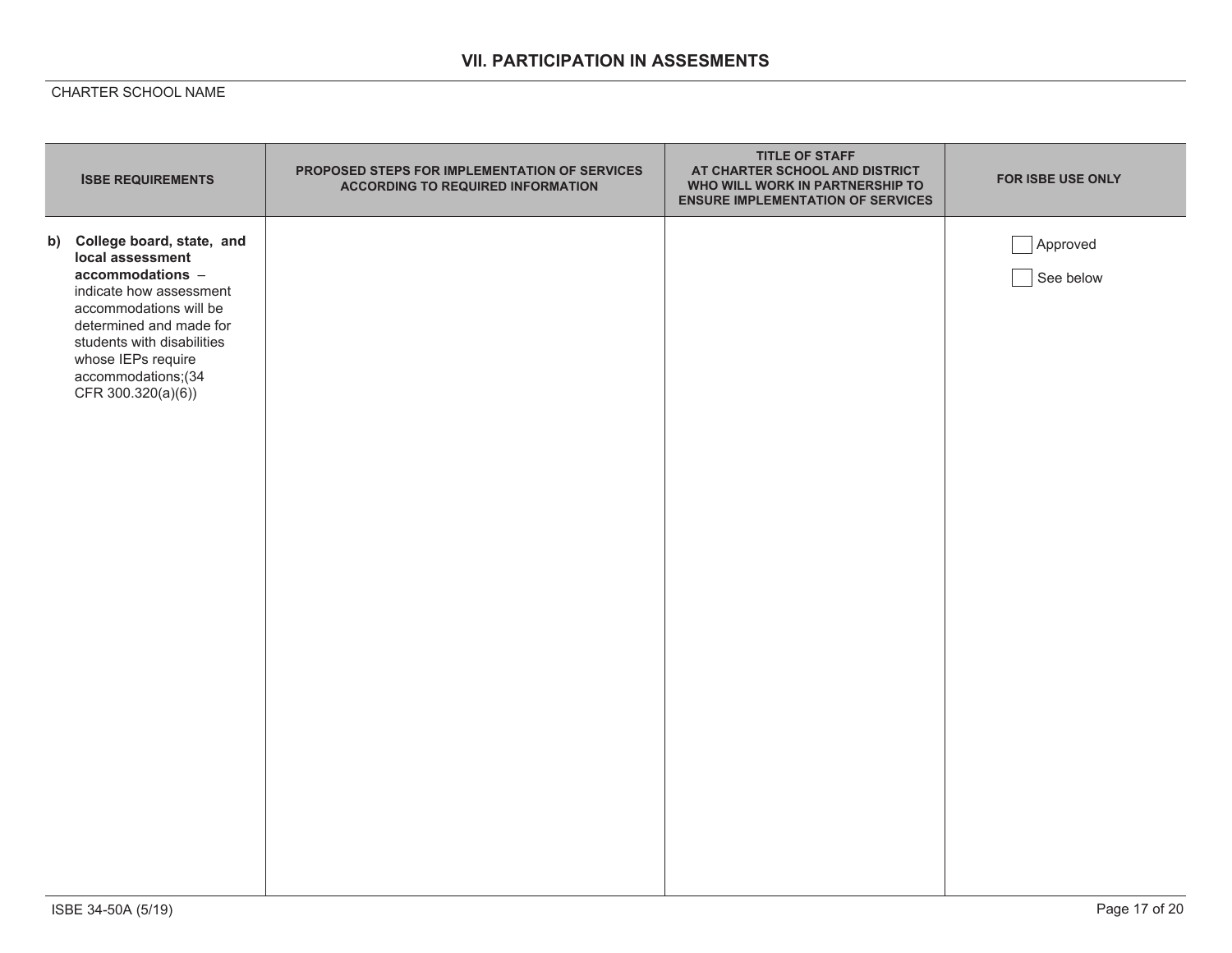# **VIII. CONFIDENTIALITY OF RECORDS**

| <b>ISBE REQUIREMENTS</b>                                                                                                                                                                                                                                                         | PROPOSED STEPS FOR IMPLEMENTATION OF SERVICES<br><b>ACCORDING TO REQUIRED INFORMATION</b> | <b>TITLE OF STAFF</b><br>AT CHARTER SCHOOL AND DISTRICT<br>WHO WILL WORK IN PARTNERSHIP TO<br><b>ENSURE IMPLEMENTATION OF SERVICES</b> | FOR ISBE USE ONLY     |
|----------------------------------------------------------------------------------------------------------------------------------------------------------------------------------------------------------------------------------------------------------------------------------|-------------------------------------------------------------------------------------------|----------------------------------------------------------------------------------------------------------------------------------------|-----------------------|
| Provide method of access<br>to records, access controls<br>in place, and guidelines for<br>appropriateness of special<br>education documents in<br>temporary files.<br>(FERPA) (20 USC 1232g)<br>(23 IAC 226.740)<br>(34 CFR 300.610 - 300.627)<br>(105 ILCS 10)<br>(23 IAC 375) |                                                                                           |                                                                                                                                        | Approved<br>See below |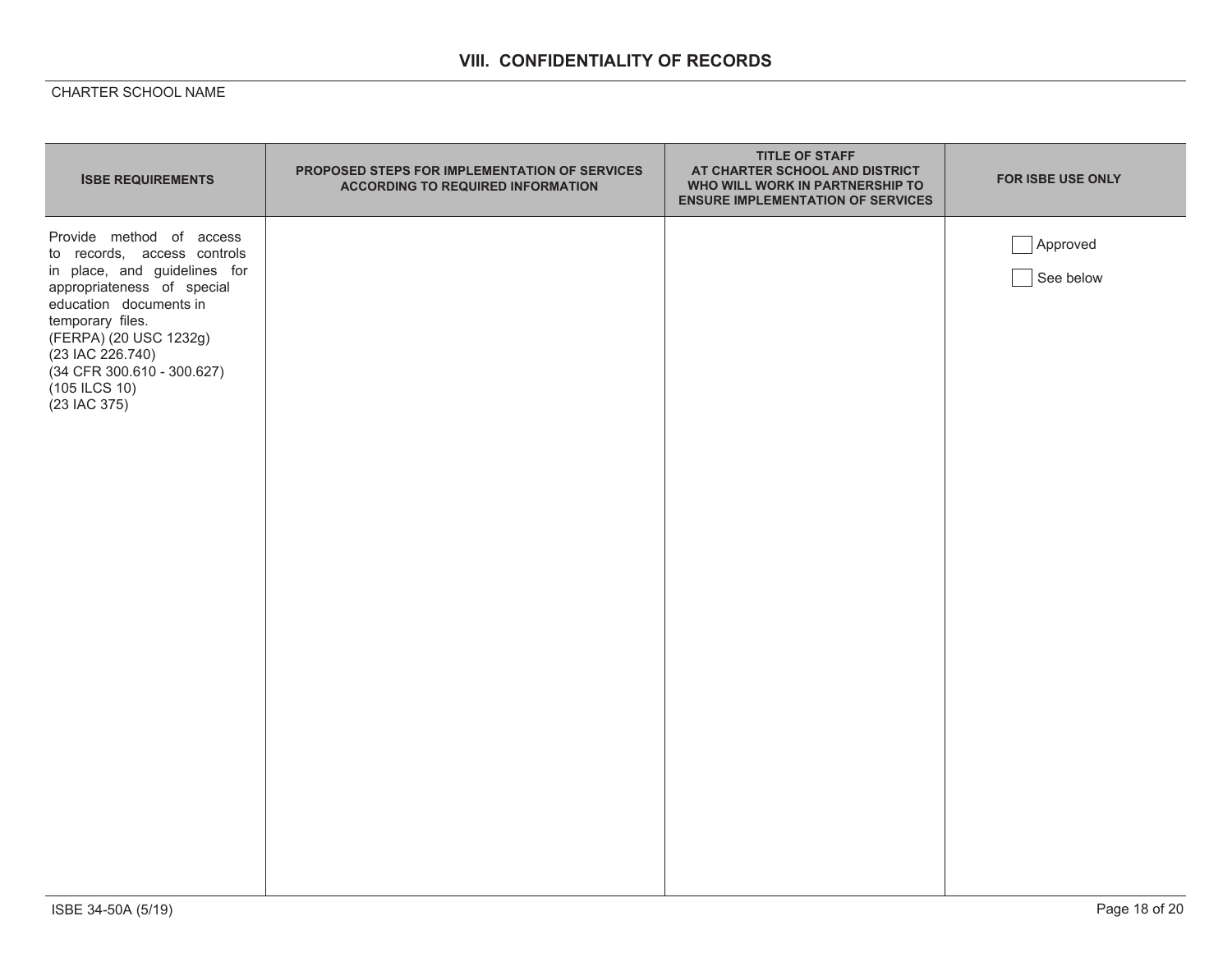# **IX. SPECIAL EDUCATION PERSONNEL**

| <b>ISBE REQUIREMENTS</b>                                                                                                                                                                                     | PROPOSED STEPS FOR IMPLEMENTATION OF SERVICES<br><b>ACCORDING TO REQUIRED INFORMATION</b> | <b>TITLE OF STAFF</b><br>AT CHARTER SCHOOL AND DISTRICT<br>WHO WILL WORK IN PARTNERSHIP TO<br><b>ENSURE IMPLEMENTATION OF SERVICES</b> | FOR ISBE USE ONLY     |
|--------------------------------------------------------------------------------------------------------------------------------------------------------------------------------------------------------------|-------------------------------------------------------------------------------------------|----------------------------------------------------------------------------------------------------------------------------------------|-----------------------|
| Describe how the charter school<br>will perform background<br>checks as well as credential<br>verification of its prospective<br>special education personnel.<br>$(105$ ILCS $5/10-21.9)$<br>(34 CFR 300.18) |                                                                                           |                                                                                                                                        | Approved<br>See below |
|                                                                                                                                                                                                              |                                                                                           |                                                                                                                                        |                       |